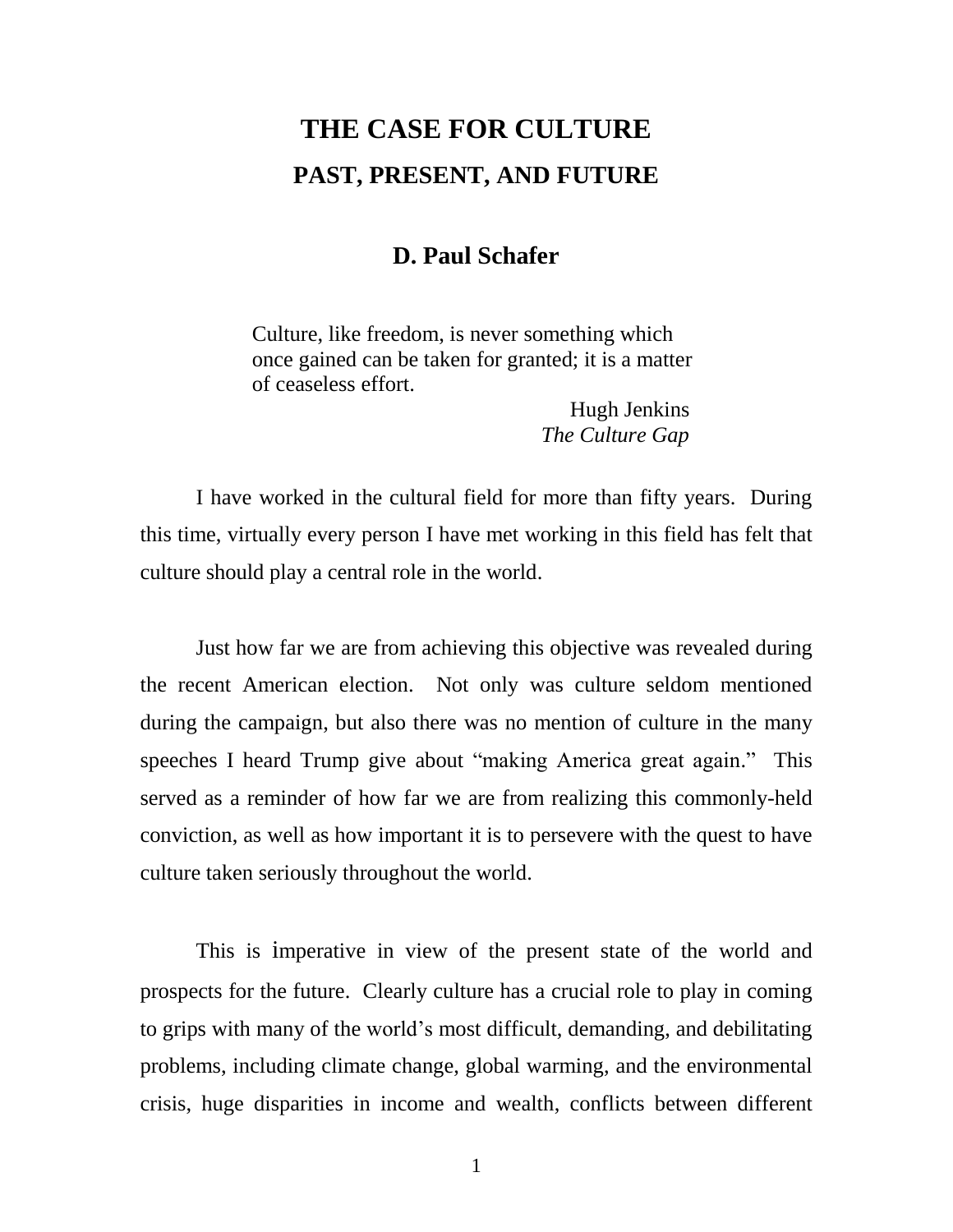groups, races, countries, and civilizations, terrorism and terrorist attacks, the possibility of nuclear or chemical warfare, and the need to achieve a great deal more peace and harmony in the world.

For centuries, the case for culture was made in terms of the arts and treating the arts as "ends in themselves." This was because the arts and culture were deemed to be synonymous, and were valued primarily for their intrinsic qualities. This included bringing a great deal of happiness into people's lives, revealing a great deal about the nature of the world and most things in the world, and inspiring people to reach above and beyond themselves in the search for the sublime. This case reached its zenith in the Renaissance and Romantic era, when the arts were accorded a high priority in society because they played an important role in people's lives in both the individual and collective sense.

Things started to change in this regard when a powerful relationship was established after World War II between science, economics, technology, governments, and the political process in general and the publication of C. P. Snow's book *The Two Cultures and the Scientific Revolution* in 1959 in particular. It wasn't long after this that the sciences began to be treated as "hard activities" and the arts as "soft activities." This practice was most prevalent in educational institutions, corporations, and governments.

What was difficult for people in the cultural field to accept was the fact that the flow of funds in the public sector and the private sector was strongly influenced by this practice. In the governmental and educational fields, for example, there was a discernible increase in funding scientific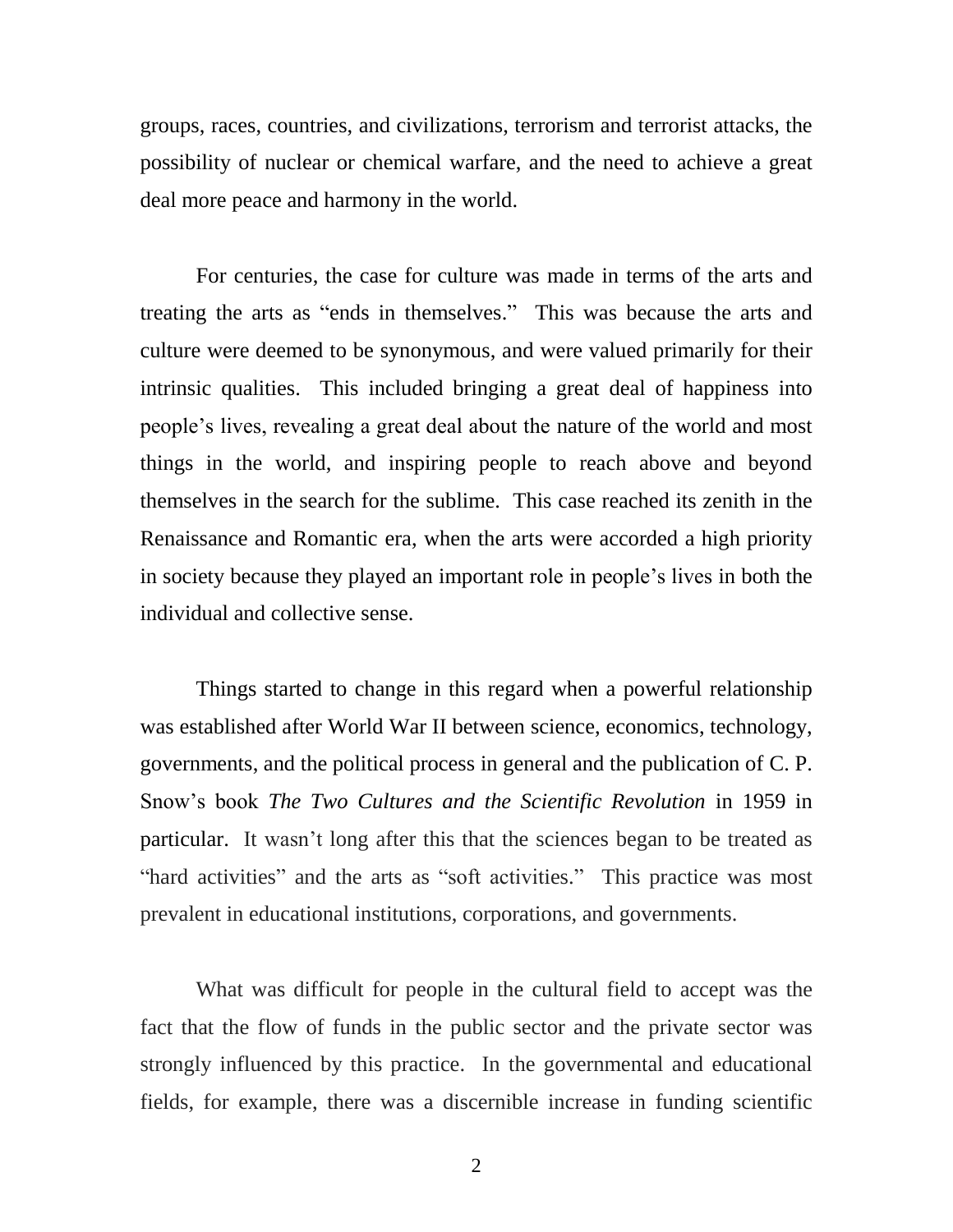activities, projects, programs, and courses and a discernible decrease in funding artistic activities, programs, projects, and courses. This occurred first in the western world but then in many other parts of the world as well.

It didn't take long for people in the cultural field to get the message. By the nineteen seventies, it was clear that the traditional case for culture was rapidly losing ground. A new case had to be made for culture - a case capable of producing more funding for culture as the arts from business, governments, foundations, and private benefactors.

By this time, the reasons why this funding was needed was readily apparent. As William Baumol and William Bowen stated in their book - *Performing Arts: The Economic Dilemma* - the dependency of the arts on governments and other public and private institutions for financial support was not due to artists and arts organizations mismanaging their money as many people thought, but rather because they experienced a shortfall between their total expenses and earned income since they were unable to take advantage of technological gains the way most businesses, industries, and corporations can. As the authors pointed out in their book, it took the same amount of time and same number of players to perform a Beethoven symphony when their book was published - and still does today! - as it did when this symphony was first created. Meanwhile, the costs of performing this symphony have risen dramatically.

While it was important to make the new case for culture to corporations, foundations, educational institutions, and private benefactors, it was particularly important to make it to governments. This was because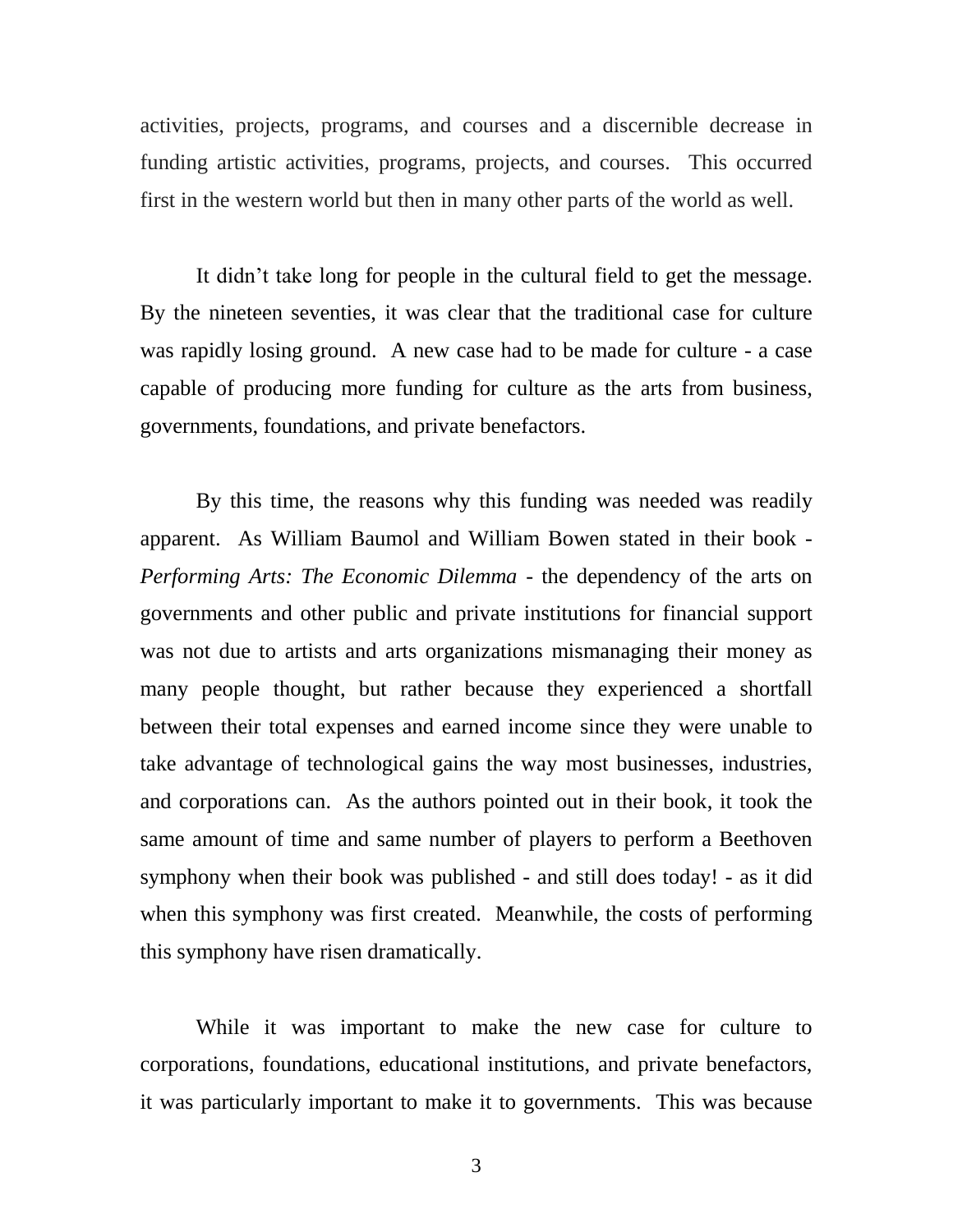governments were getting much more involved in funding a variety of societal activities and were looking for "hard data" and "concrete arguments" to convince citizens that spending taxpayers money on the arts was justified. It was political and governmental requirements like this especially when they were combined with many other developments taking place in the world at this time - that convinced people in the cultural field that the case for culture had to be made in practical and quantitative terms.

In order to do this, it was necessary to convince governments that culture produced countless economic, commercial, and financial benefits. As a result, numerous studies were conducted by people in the cultural field to convince governments and other public and private institutions that millions of dollars were spent on culture as the arts due to the construction of capital facilities, people's attendance at artistic events, and especially expenditure on hotels, restaurants, clothing, tourism, transportation, communications, and a great deal else.

It wasn't long after these studies were completed that culture began to be treated as a component part of economics, especially when the new discipline of cultural economics was created to examine cultural issues and problems from an economic perspective. A related development to this took place around the same time. It was the commitment made to proving that the arts were not elitist, but, on the contrary, engaged large numbers of people in the artistic process. This resulted in many studies designed to document the size, composition, and character of arts audiences. These studies also proved helpful to governments and other funding agencies in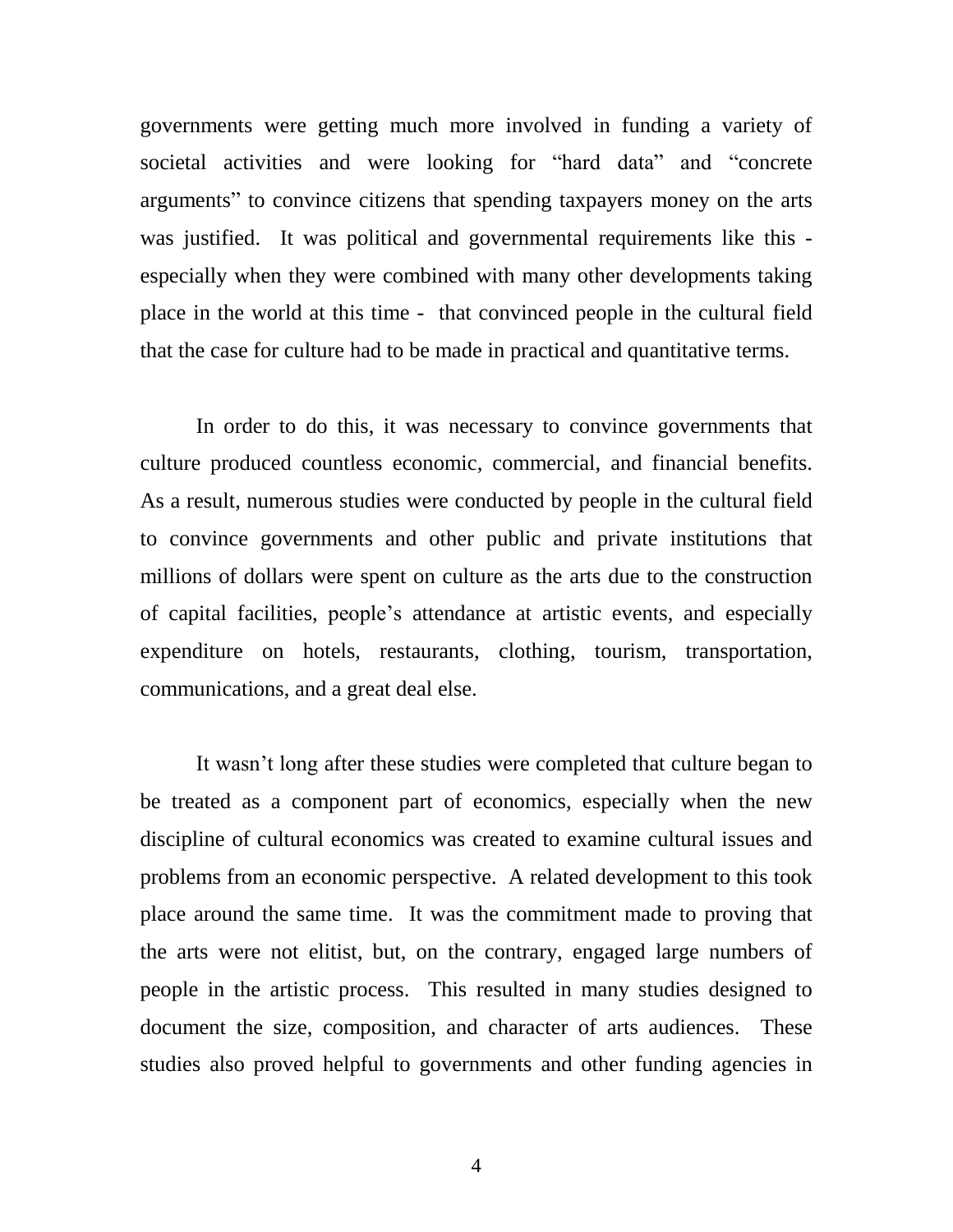justifying their funding of culture, since they provided factual evidence that arts audiences were much larger and more diversified than was assumed.

While these studies served a useful purpose in justifying public and private financial support for culture, they were not without their problems. In order to make this new case for culture, it was necessary to abandon the traditional practice of treating culture as an end in itself and justifying it for intrinsic purposes and start treating it as a means to other ends and justifying it for extrinsic purposes. This set a dangerous precedent, since it meant that culture was no longer valued primarily for what it was, but rather for its ability to satisfy the interests and needs of other institutions, activities, and sectors in society. Most of these needs and interests were concerned with generating economic activity and maximizing economic growth.

This became apparent when the definition of culture was expanded to include "the cultural industries." While most people in business, government, foundations, and so forth were prepared to admit that the arts made an important contribution to the economy and rate of economic growth, many felt it paled in comparison to the contributions made by many other sectors in society. In fact, a strong argument could be made for the fact that governments, corporations, foundations, and international organizations only got interested in the economic potential of culture after radio, television, film, book publishing, recording, CDs, videos, and so forth were added to the list. This was because the economic impact generated by these devices and industries was many times greater than the arts because they could be mass produced and were not "one of a kind" as most artistic activities were.

5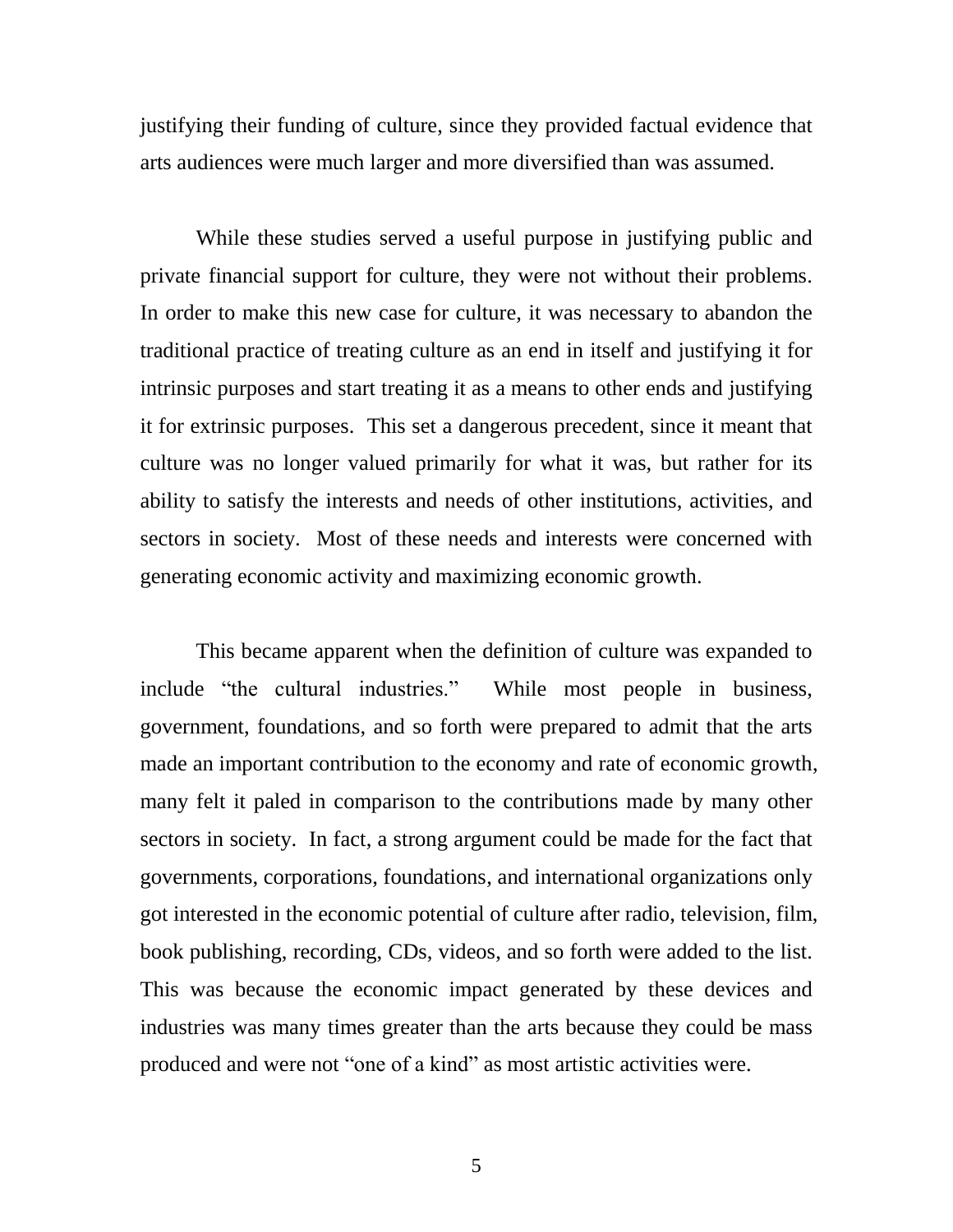Not all people in the cultural field felt the case for culture should be made in economic terms, especially when this didn't seem to deliver the results many people hoped for and expected. While supporters of the new case for culture claimed that this was the price that had to be paid for generating more public and private support for culture and it was naïve and simplistic to think otherwise, others felt that additional arguments should be made for culture and not just the economic argument.

One of these arguments was put forward by the Council of Europe in its report *In from the Margins - A Contribution to the Debate on Culture and Development in Europe* published in 1997. As the title indicated, the report was based on the belief that culture should be brought in from the margins and play a more mainstream role in society. According to the authors of the report, this could be achieved by focusing on the "social contributions of culture," especially bringing people together, sharing experiences, reducing the global cultural gap, mobilizing people and communities, and working in societies based on the mass media and modern communications. The report was produced by a group of policy experts, researchers, and cultural managers, and, like many reports published at this time, relied heavily on statistics, indicators, and quantitative methods to make its case.

By this time, UNESCO was deeply involved in the quest to establish a new case for culture. Not only was it actively engaged in the World Decade for Culture and Development from 1988 to 1997 - which was designed to focus on the role that culture played in development in general and the development of countries in particular - but also it played a prominent role in the World Commission on Culture and Development from 1993 to 1995.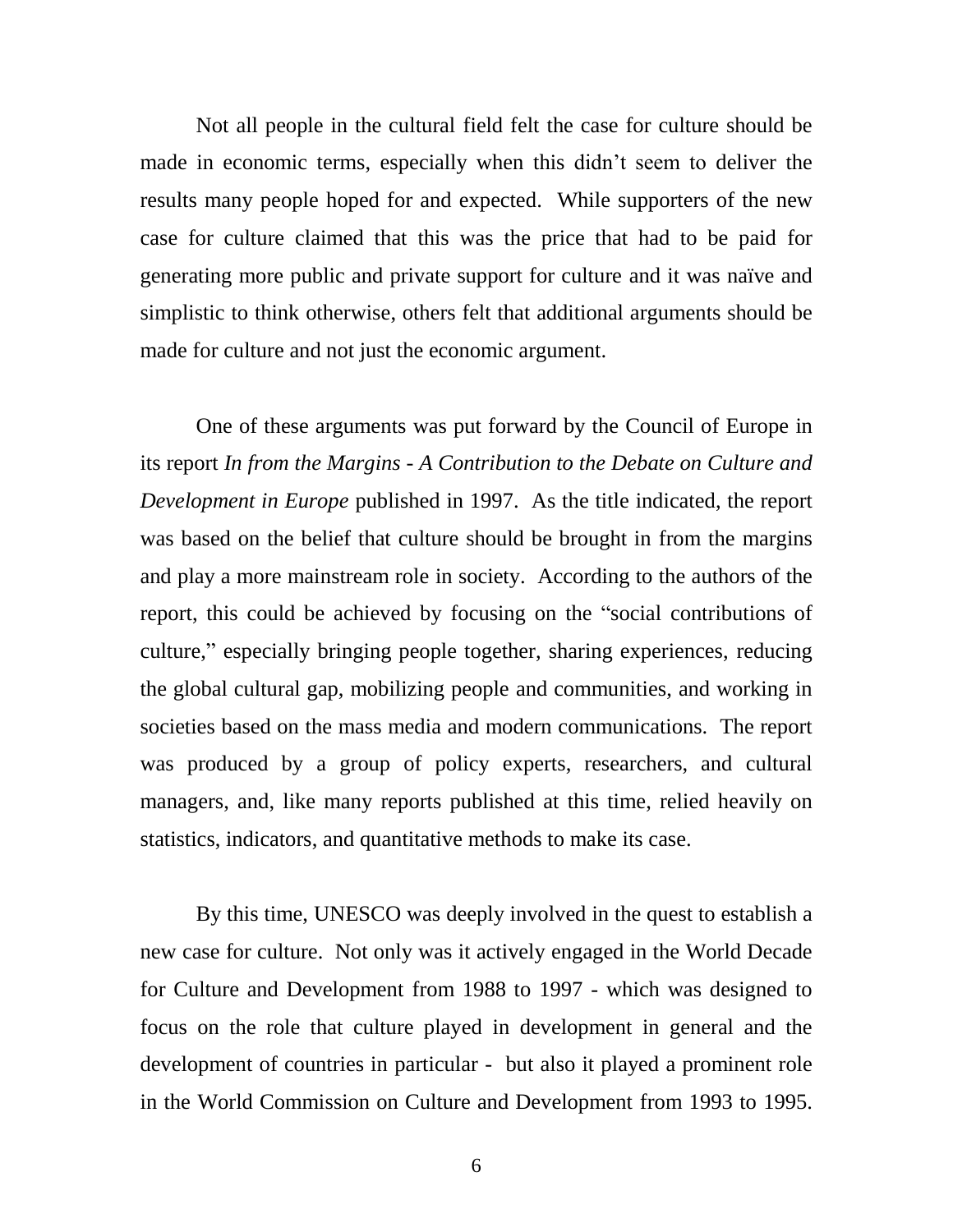This commission, which was headed up by Javier Pérez de Cuéllar, former Secretary General of the United Nations, was committed to examining culture's role in the world and making recommendations concerning its future development. When the commission released its Report - *Our Creative Diversity* - in 1996, culture was defined in substantially broader terms than the arts and cultural industries, and even as the "total way of life of people and countries." As the title of the report revealed, a great deal of emphasis was placed on creativity and diversity as two of the most essential elements in culture and the key role they play in the world.

As far as creativity was concerned, this was manifested most conspicuously in the work of Richard Florida. He became well known throughout the world for his research and writing on "the creative class" and the dynamic role it played in urban development. His books and research on this subject - and especially his book *The Rise of the Creative Class: How It's Transforming Work, Leisure, Community and Everyday Life* documented the fact that creative people such as artists, designers, architects, activists, inventors, and advertisers were providing the impetus and innovations that were required to broaden, deepen, intensify, and enrich developments in urban life. His work was embraced by many people in the cultural field as yet another indication of the economic potential of culture and the role it is capable of playing as a generator of economic activity.

As far as diversity was concerned, it stemmed from a different set of factors and forces. This had to do with the trend that was taking place in the world around this time towards uniformity, and with it, the threat to diversity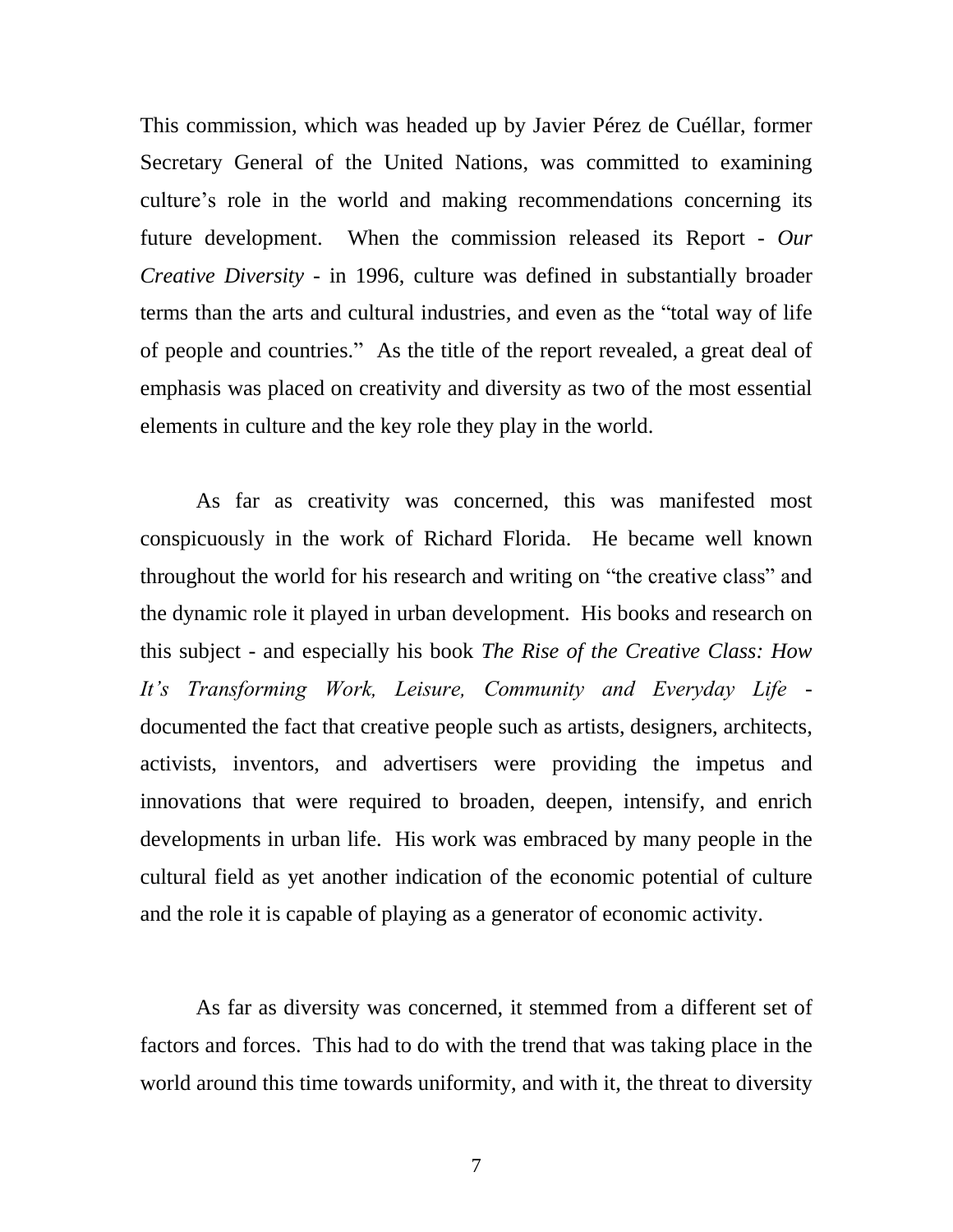that was evident in all parts of the world. Spurred on by Canada and France, UNESCO was so concerned about this threat that it created a worldwide movement that led to the signing of the *Convention on the Protection and Promotion of the Diversity of Cultural Expressions* in 2005.

This convention is a legally-binding global agreement that ensures that artists, cultural professionals, practitioners, and citizens can create, produce, disseminate, and enjoy a broad range of cultural goods, services, and activities - *including their own* - in every country and region of the world. It was adopted due to the urgency of establishing and implementing an international law that recognized the importance of cultural goods, services, and activities as vehicles of identity, value, and meaning and not just as commodities, consumer products, and objects of trade and commerce.

By the time the UNESCO convention was signed in 2005, climate change and the environmental crisis had become major international concerns, as was the need to achieve "sustainable development."

The origins of this idea can be traced back to 1983 when the World Commission on Environment and Development – also known as the Brundtland Commission - was created. The commission's Report - *Our Common Future* - was published in 1987 and was based on the belief that all future development in the world must be sustainable. In order to achieve this, it was necessary to take the needs and interests of future generations and the natural environment and not just the present generation into account. While it was realized that it would take time to produce the transformation in values, lifestyles, and individual and collective behaviour that was needed to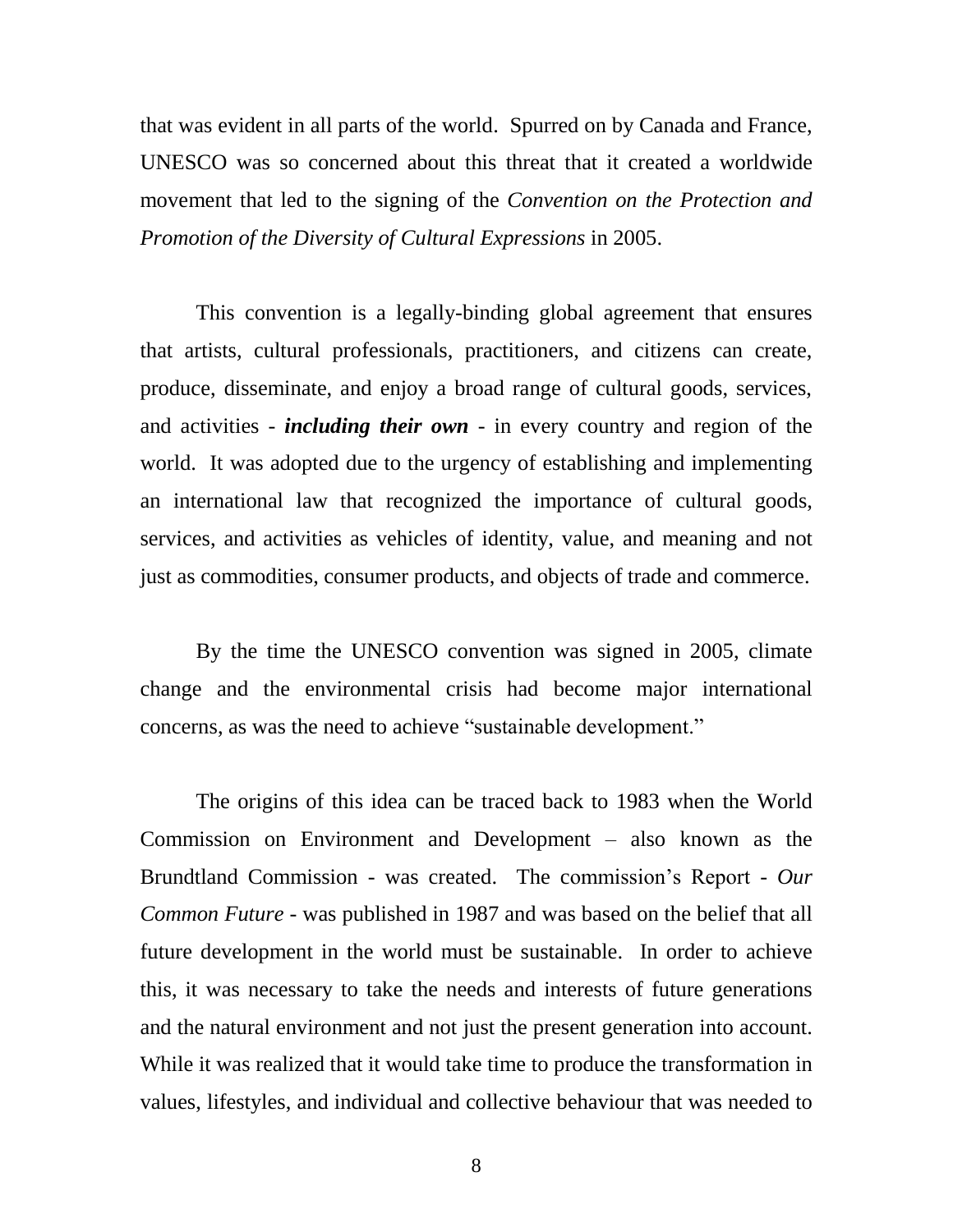achieve this, many public and private institutions immediately commenced the search for ways and means to make sustainable development a reality.

One of these ways was felt to be through the development of "the creative economy." According to the United Nations Conference on Trade and Development (UNCTAD), the creative economy is "an emerging concept that deals with the interface between creativity, culture, economics and technology in a contemporary world dominated by images, sounds, texts and symbols." What was exciting about this idea for people working in the cultural field was the realization that culture and creativity were intimately connected, situated at the core of the creative economy, and seen as "driving forces" in the development of this type of economy. As UNCTAD stated in its *Creative Economy Report* in 2010, "Adequately nurtured, creativity fuels culture, infuses a human-centred development, and constitutes the key ingredient for job creation, innovation and trade while contributing to social inclusion, cultural diversity and environmental sustainability."

While some people in the cultural field felt that the focus of attention should be on culture's contribution to the "creative economy," others felt it should be on culture's role as "the fourth pillar of sustainable development."

This occurred when the idea of "pillars of sustainable development" surfaced after the report of the Commission on Environment and Development was published and embraced by many people in the corporate, governmental, political, and diplomatic fields. While economics was seen and treated as "the first pillar of sustainable development," many people in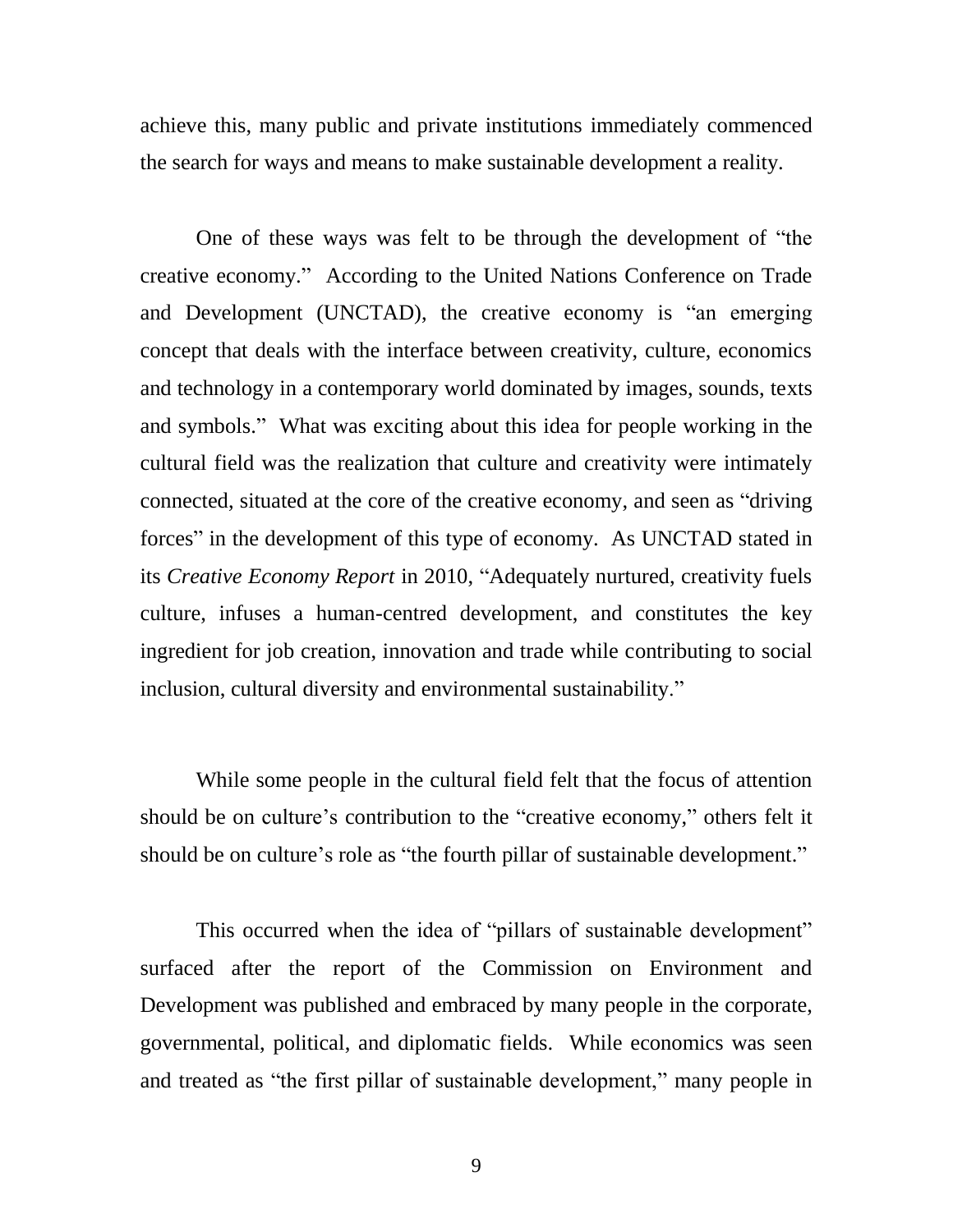the environmental field felt that the environment should be seen and treated as "the second pillar of sustainable development," and, as such, given a much high priority in public policy, planning, and decision-making. Not long after this, pressure was exerted to make social affairs "the third pillar of sustainable development." And then, quite recently, culture was added as "the fourth pillar of sustainable development."

Just as Richard Florida played a pivotal role in the development of the concept of the creative class which led to such notions as the creative sector and the creative economy, so Jon Hawkes played a pivotal role in the development of the concept of culture as the fourth pillar of sustainable development. His book *The Fourth Pillar of Sustainability: Culture's Essential Role in Public Planning* was instrumental in convincing many authorities in business, government, and politics that culture has an important role to play in global development and human affairs. This would not have been possible without a great deal of advocacy and the full support of UNESCO, Agenda 21 for Culture, the World Summit on Sustainable Development, and others.

This is where matters stand at the present time with respect to the case for culture. It is being made largely in terms of culture as the arts and cultural industries, a means to other ends rather than an end in itself, and valued mainly for its extrinsic qualities. It is also being made primarily in terms of culture as a component part of economics, a generator of economic activity, a driver of the creative economy, and one of the four main pillars of sustainable development. While some people are making the case in social terms, this pales by compassion to the case in economic terms.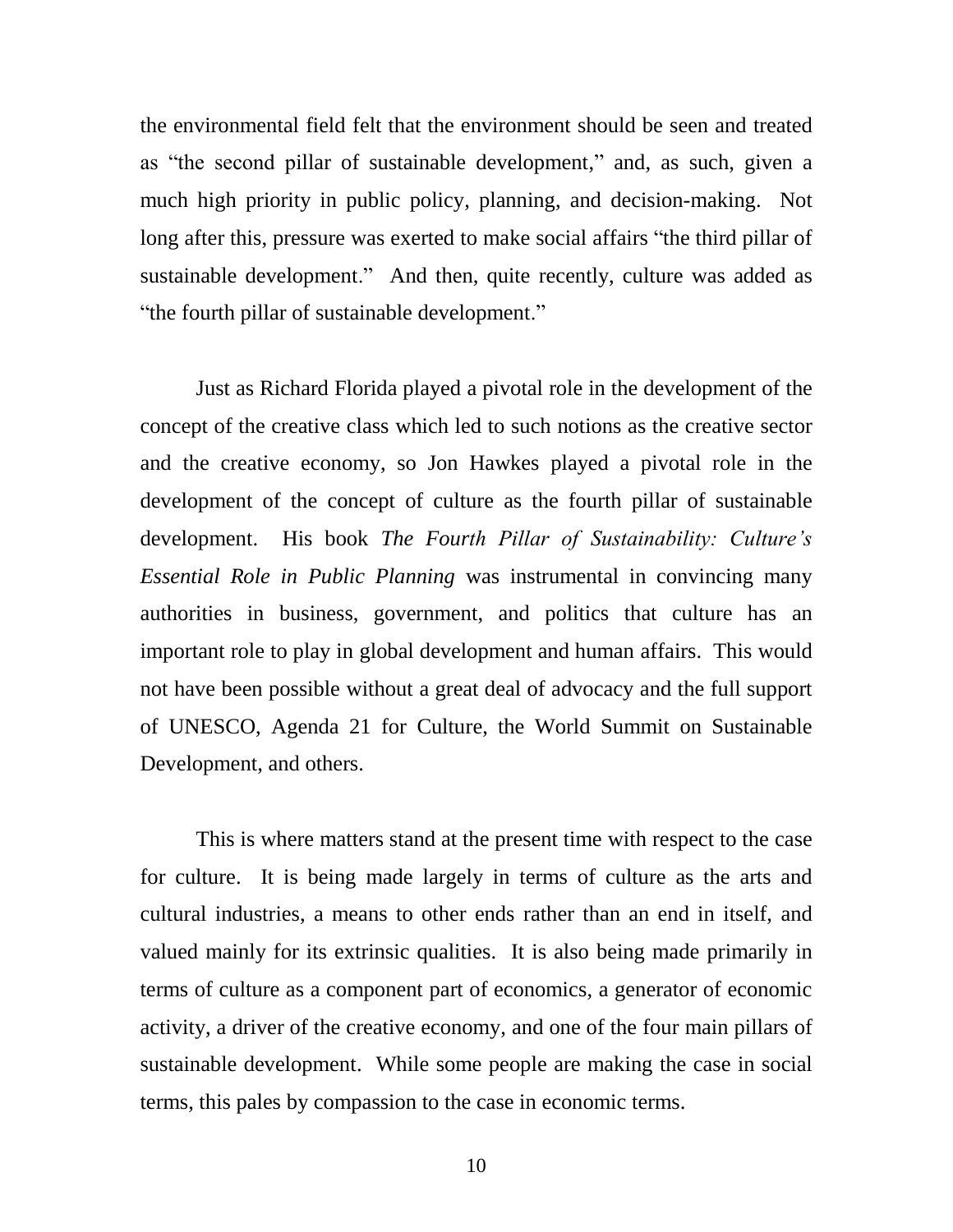While these initiatives have played a valuable role in keeping the case for culture up-too-date with many contemporary developments, they tend to reinforce the status quo and existing way of doing things. The problem is that the status quo and existing way of doing things are not sustainable because they are making phenomenal demands on the natural environment, the world's scarce resources, and the carrying capacity of the earth.

It doesn't take a psychic to depict the kind of world that could result in the near future if this practice is continued, especially as world population increases, resources are used up, the earth's temperature continues to rise, and the carrying capacity of the planet is approached. Not only will this result in a great deal more environmental exhaustion and degradation, but also it will produce many more rifts and conflicts between the diverse peoples and countries of the world. This explains why there is a growing awareness throughout the world that humanity cannot go on doing things the way they have been done in the past or are done at present. Things must change – and change dramatically - if environmental sustainability and human welfare and well-being are to be assured in the future.

Can culture play a crucial role in this? Indeed it can. Not only does culture possess the potential to bring about the most essential change in the world of all – namely a major transformation in the relationship between human being and the natural environment – but also it possesses the wherewithal to create a new course for humanity.

In order to do this, two developments are imperative. The first is to adopt an all-encompassing "holistic perception of culture" as a complex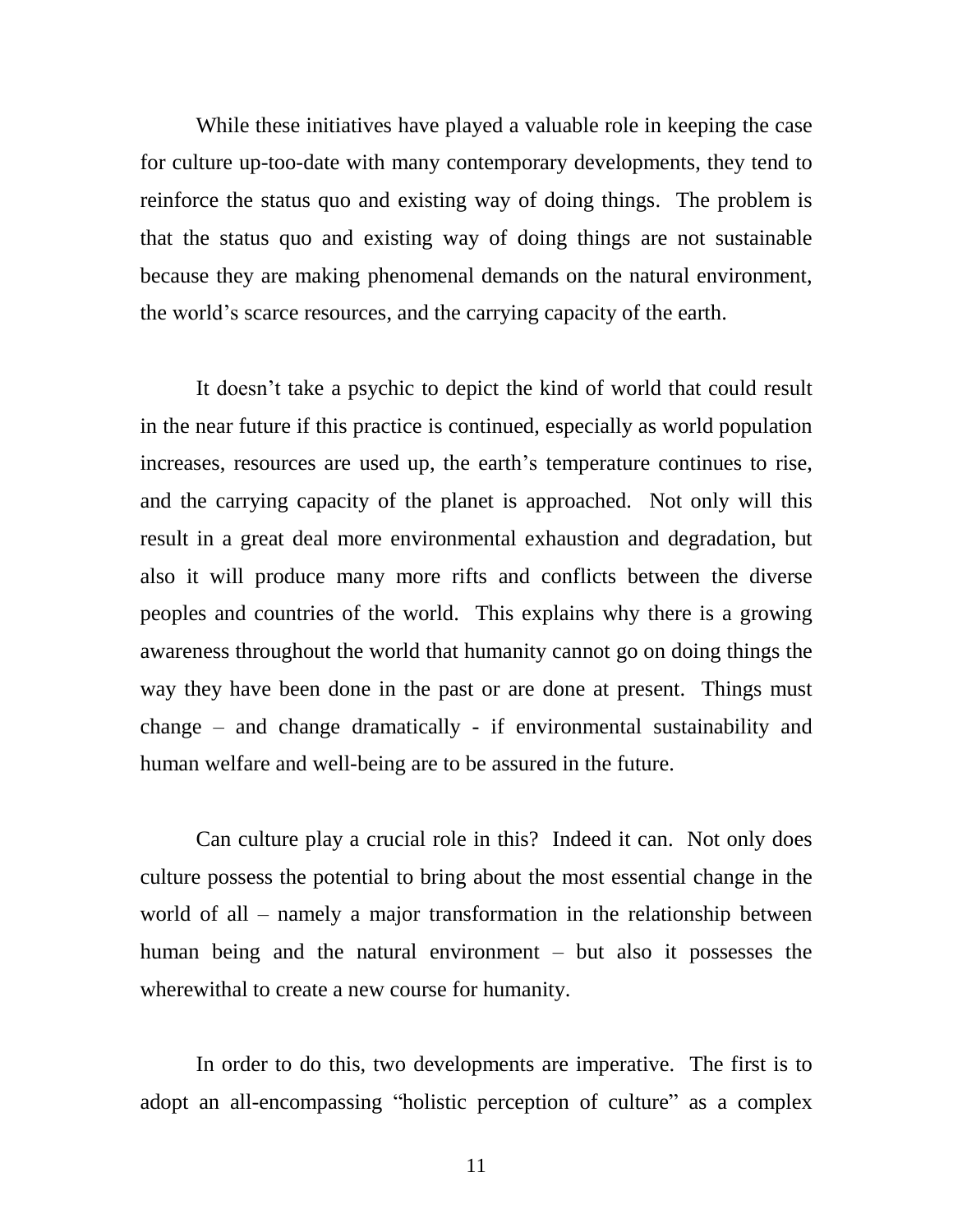whole or total way of life. The second is to treat culture as an end in itself as well as a means to other ends, thereby valuing it for both its intrinsic and extrinsic properties.

In combination, these two requirements provide the foundations that are necessary to make a quantum leap in the case for culture in the future. It is a leap based on the belief that culture has a central rather than marginal role to play in the world. For what these two requirements do is change the context within which all developments throughout the world take place. Not only does this make it possible to change the contents of these developments since context determines contents, but also it makes it possible to realize culture's full potential and ability to play a central role in the world. Surely this is what Léopold Senghor, first president of Senegal and a distinguished poet and cultural scholar, meant when he said, "culture is the alpha and omega of any sound development policy."

Dealing with culture in the all-encompassing, holistic sense the way most anthropologists, sociologists, and cultural historians do is imperative for other reasons as well. Most essentially, it confirms the fact that the world is made up of culture and cultures in the all-inclusive sense at its core and in its fundamental essence because the whole determines the parts and is greater than the parts and the sum of the parts. Moreover, it makes it possible to see the big picture; address crucial problems and strategic relationships in the big picture; facilitate the change that is needed in people's overall way of life by achieving a better balance between the material and non-material dimensions of development; and place the emphasis on bringing people, groups, countries, continents, and civilizations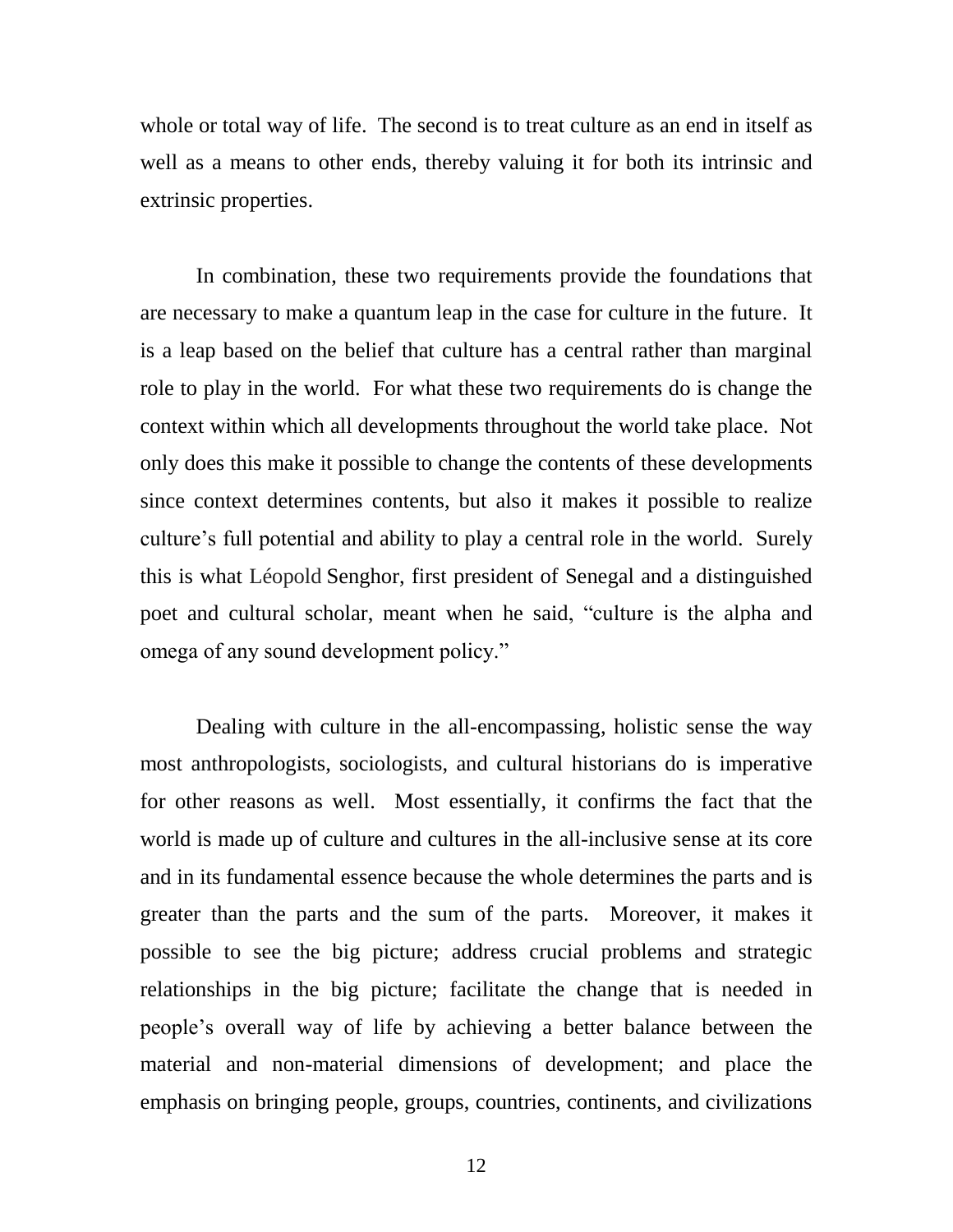together rather than splitting them apart because the focus is on the whole and not just the parts. Without these developments, and others, it will not be possible to solve the environmental crisis. Nor will it be possible to achieve sustainable development, realize unity in diversity, and create more peace, harmony, and happiness in the world.

It follows from this that the challenge of the future is to develop culture in breadth and depth, position cultures effectively in the natural, historical, and global environment, and achieve balance and harmony between the component parts of cultures.

Developing culture in breath means taking advantage of all the various ways culture manifests itself in the world, from the artistic and humanistic to the ecological and biological. When this occurs, there is very little in the world that is not concerned with culture or affected by culture. This includes all activities people engage in - from the artistic and social to the economic, political, and environmental - as well as all citizens, groups, organizations, towns, cities, countries, nature, the natural environment, and other species. Everything is there in one form or another.

Developing culture in depth means opening up a commanding place for culture's most cherished ideals at the very heart of development, especially the quest for peace, order, equality, and justice, the necessity of freedom, migration, and truth, the priceless value of the cultural heritage of humankind, the search for beauty, unity, and the sublime, and others. Could there be anything in the world more important or urgent than this, given the state of the world at present and prospects for the future?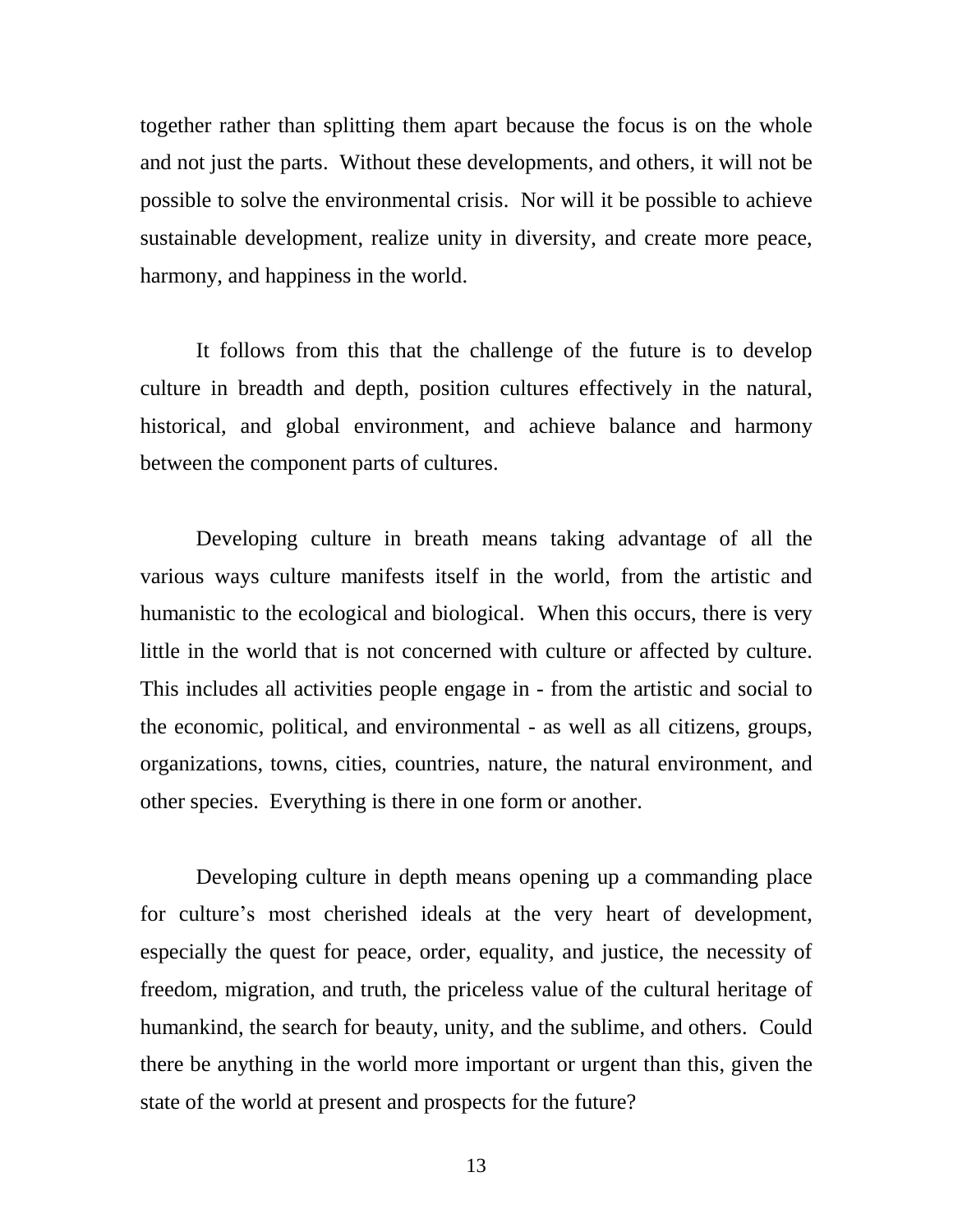Positioning cultures effectively in the natural, historical, and global environment is equally imperative. This is necessary to reduce the huge ecological footprint we are making on the earth, learn from our past mistakes and correct these mistakes in the future; come to grips with the cultural baggage we have inherited from our ancestors and previous generations, overcome racism, violence, oppression, prejudice, terrorism, and hate, and interact, share, and connect with other people and other cultures on a more human, humane, and harmonious basis. This is what Rabindranath Tagore, the Indian poet and sage, had in mind when he said, "we must prepare the field for the cooperation of all the cultures of the world where all will give and take from each other. This is the keynote of the coming age." Gandhi reinforce this conviction when he said, "I do not want my house to be walled in on all sides and my windows to the stuffed. I want the culture of all the lands to be blown about my house as freely as possible. But I refuse to be blown off my feet by any."

Achieving balance and harmony between the many component parts of cultures is also essential. The distinguished cultural historian and scholar, Johann Huizinga, gave us a profound insight into the necessity of this when he said "the realities of economic life, of power, of technology, of everything conducive to man's material well-being, must be balanced by strongly developed spiritual, intellectual, moral and aesthetic values" following his evaluation of numerous cultures throughout the world. Not only is this the solution to realizing a great deal more well-being in the world, but also it is the solution to establishing the arts, humanities, spirituality, learning, and ethics as the "gateways" to culture and cultures.

14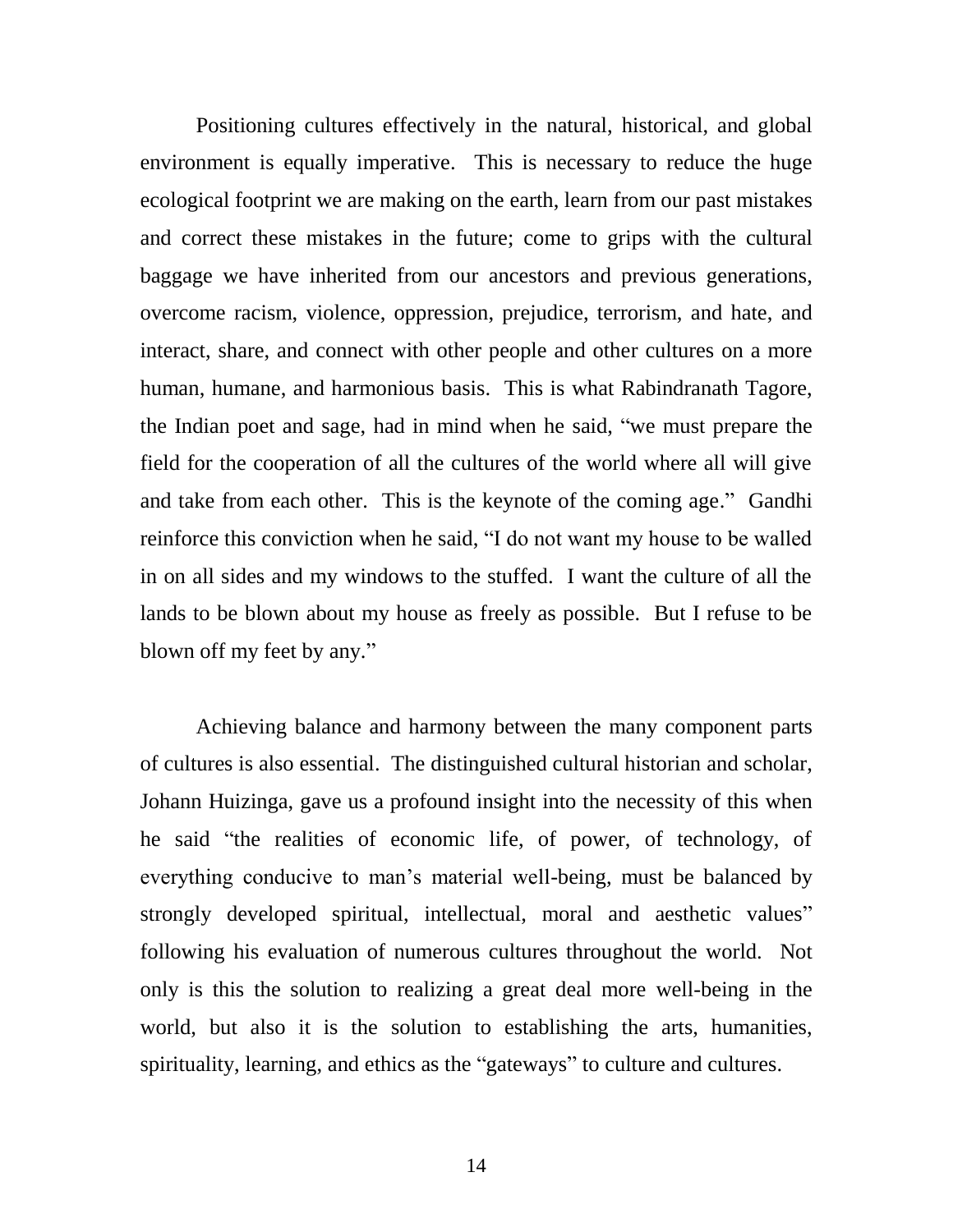Many benefits and opportunities would derive from developments such as these. Most fundamentally, humanity's demands on the natural environment would be substantially reduced because many spiritual, intellectual, moral, and aesthetic activities are labour-intensive rather than material-intensive, and therefore do not make as many demands on the natural environment and resources of nature as most industrial, manufacturing, and technological activities.

Nor is this all. Putting a great deal more emphasis on spiritual, intellectual, moral, and aesthetic activities would produce more caring, sharing, and cooperation in the world. This could have a positive effect on income distribution in the world, activate a major shift away from material and monetary wealth and towards human and spiritual well-being, and help the oppressed and less fortunate peoples and countries of the world.

When culture and cultures are visualized and dealt with in this comprehensive and compelling manner, there is no doubt that culture possesses the potential to play a mainstream role in the world in both the theoretical and practical sense. Not only does this mean doing culture for culture's sake, but also it means treating culture as the centrepiece of the world system and principal preoccupation of municipal, regional, national, and international development. Let's get people and institutions in all parts of the world talking about this and planning for it. For this is what the case for culture should be all about in the future. It should be about ensuring that culture plays a central rather than marginal role in global development and human affairs in the years and decades ahead.